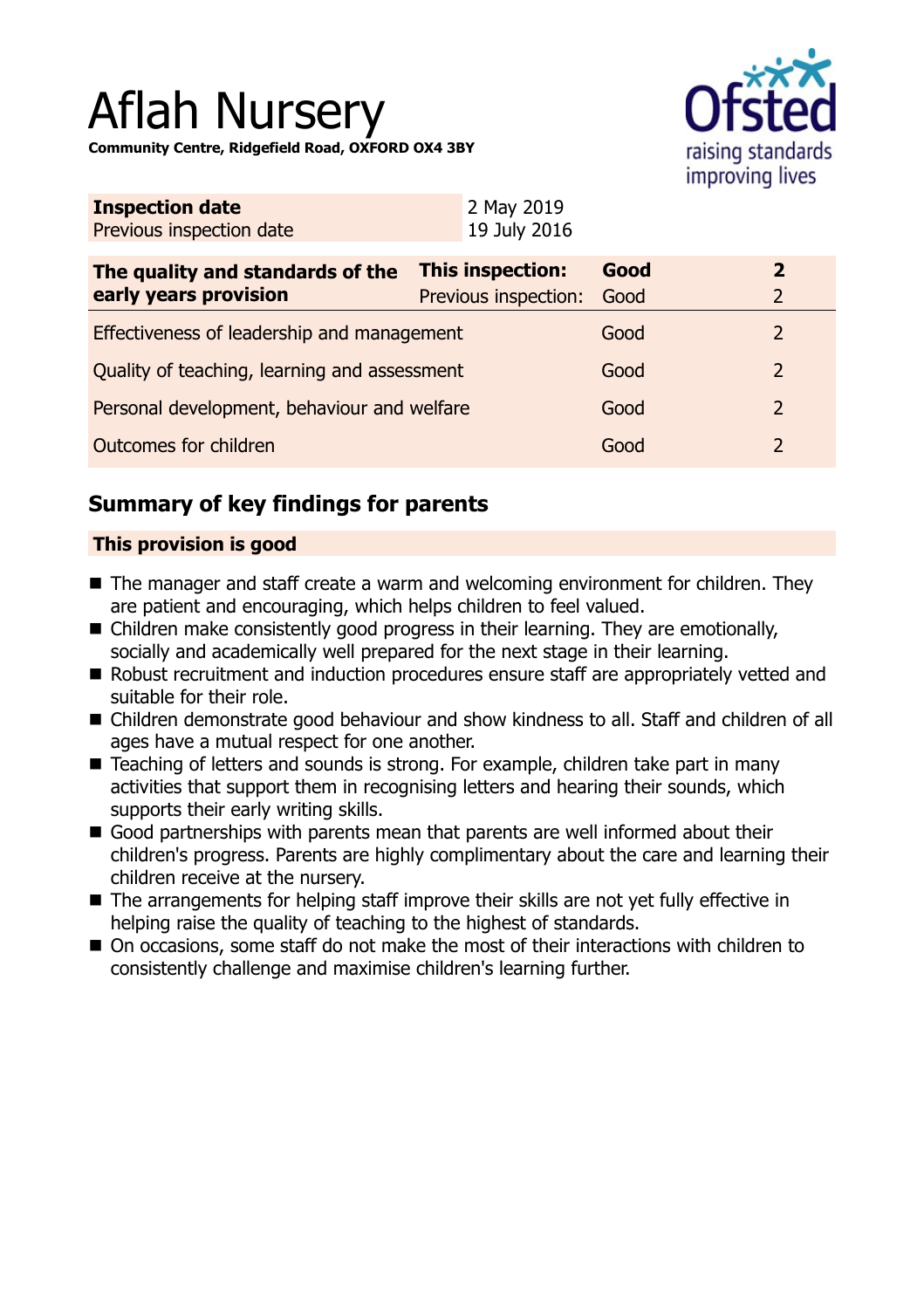## **What the setting needs to do to improve further**

## **To further improve the quality of the early years provision the provider should:**

- use supervision sessions more effectively to evaluate staff performance to help improve the quality of teaching and children's achievements to the highest level
- make the most of staff interactions with children to offer even further challenge in children's learning.

#### **Inspection activities**

- $\blacksquare$  The inspector observed, and spoke to, staff and children during the day.
- $\blacksquare$  The inspector undertook a joint observation with the manager.
- $\blacksquare$  The inspector sampled a range of documentation, including staff suitability checks, children's records and some policies.
- $\blacksquare$  The inspector spoke to parents about their views on the provision.
- $\blacksquare$  The inspector held a meeting with the leadership team.

**Inspector** Amanda Perkin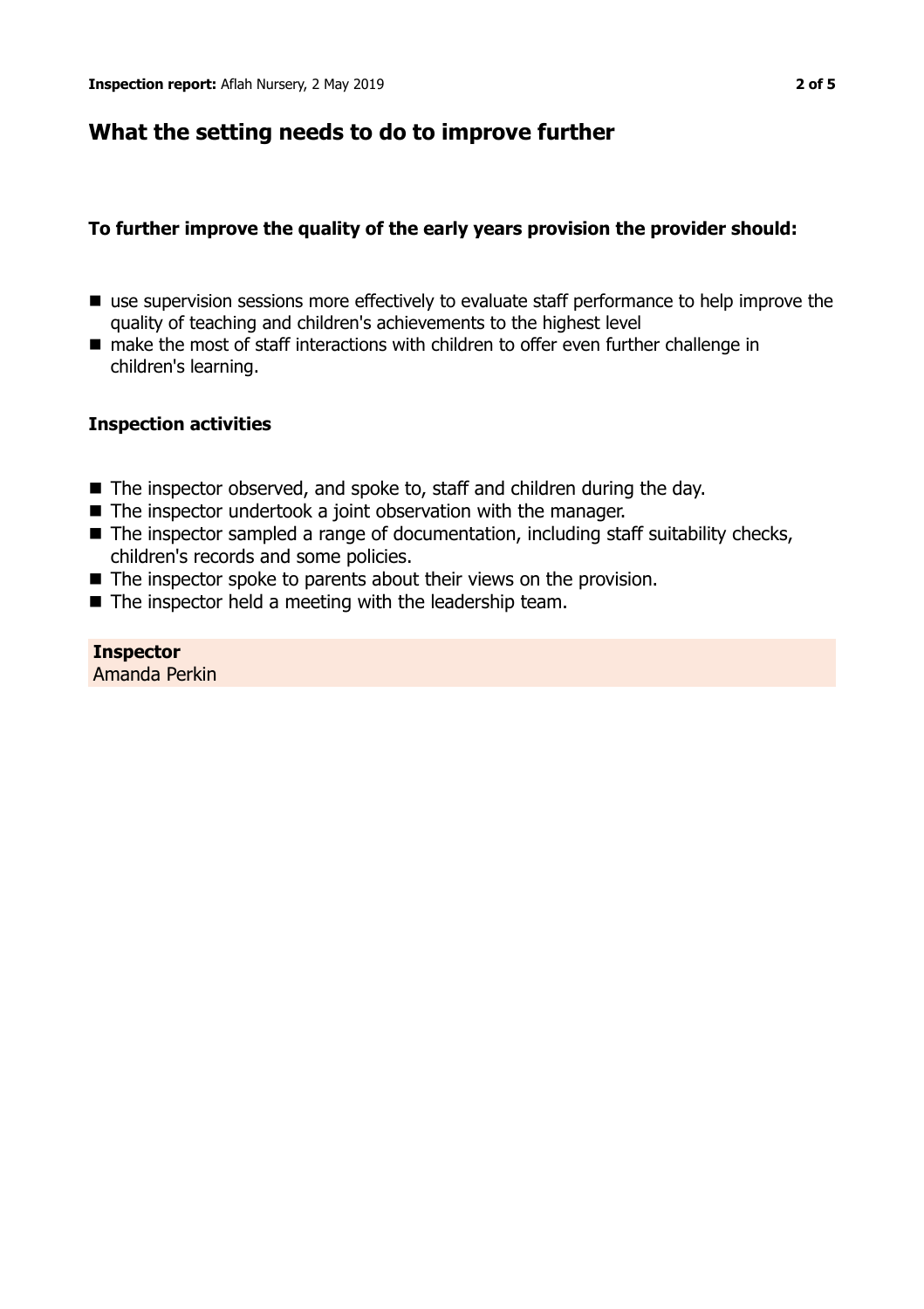## **Inspection findings**

## **Effectiveness of leadership and management is good**

The nursery is well established within the community. Leaders and staff demonstrate a strong commitment to developing the nursery and have targeted plans for the future to continually improve the quality of the provision. Training opportunities are regularly offered, which helps staff to promote the learning and development of children. For example, staff have benefited from recent behavioural management training. Safeguarding is effective. All staff understand their responsibility to keep children safe and know what to do if they have concerns about a child's welfare. They undertake daily risk assessments to minimise hazards and teach children to keep themselves safe. Regular fire evacuations and lockdown drills enable staff and children to know what to do in an emergency. The manager ensures that staff are appropriately deployed and ratio requirements are met.

### **Quality of teaching, learning and assessment is good**

Staff regularly monitor children's progress. This helps them to quickly highlight any gaps in children's development and provide appropriate support to enhance children's learning. Staff provide a good range of activities, indoors and outside, that promote all areas of learning. Children have many opportunities to practise and extend their communication and language skills. For example, they contribute to stories by discussing what is happening and predicting what might happen next. Staff make good use of opportunities to help children develop their mathematical skills. For example, children enjoy making pretend cupcakes from dough. They understand simple maths concepts, such as cutting pieces in half. Staff regularly count items and actions with children.

#### **Personal development, behaviour and welfare are good**

Children follow good hygiene routines and experience sociable snack times and mealtimes. Staff help children to learn about keeping healthy and all children spend time in the outdoor area, enjoying the fresh air. They begin to understand the effect that physical exercise has on their bodies and demonstrate high levels of large-muscle control and coordination. For example, they climb a range of frames in the neighbouring park and test their balance as they make their way down ramps and slides. Children develop independence and confidence as they freely choose from the resources available.

#### **Outcomes for children are good**

Children enjoy their time at the nursery and make good progress from their individual starting points. They are prepared well for the next stage in their learning, including starting school. Staff encourage children to listen, understand and become confident talkers, which has a very positive impact on all other areas of learning. Children take part in a range of activities and experiences that help them to respect and celebrate differences and diversity. They show an interest in technology as they press buttons and recognise numbers on the computer. Children develop good social skills as they play and interact with their peers.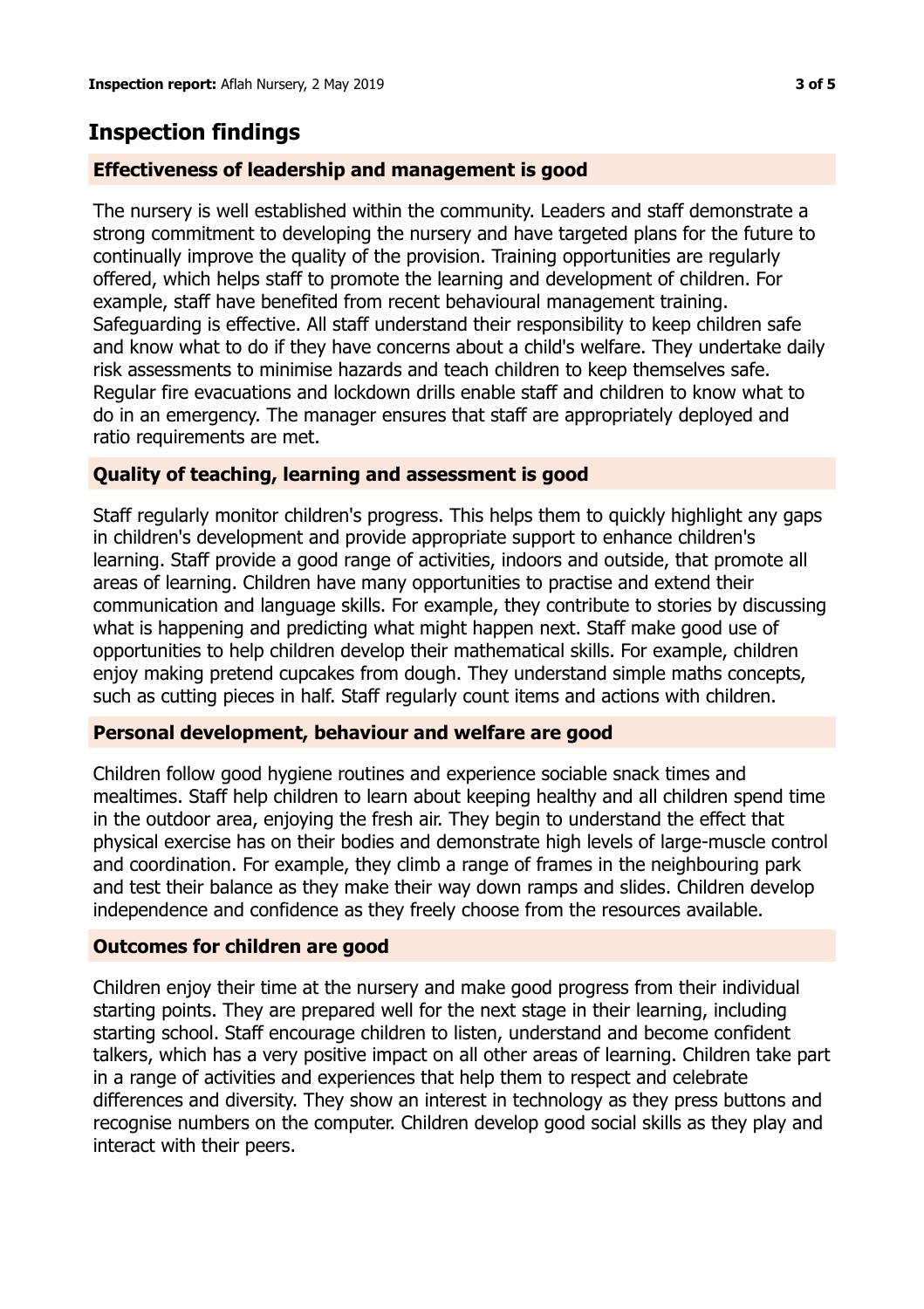## **Setting details**

| Unique reference number                             | EY477123                           |
|-----------------------------------------------------|------------------------------------|
| <b>Local authority</b>                              | Oxfordshire                        |
| <b>Inspection number</b>                            | 10075918                           |
| <b>Type of provision</b>                            | Childcare on non-domestic premises |
| <b>Registers</b>                                    | Early Years Register               |
| Day care type                                       | Sessional day care                 |
| <b>Age range of children</b>                        | $3 - 5$                            |
| <b>Total number of places</b>                       | 40                                 |
| Number of children on roll                          | 42                                 |
| Name of registered person                           | Aflah & Co Ltd                     |
| <b>Registered person unique</b><br>reference number | RP533631                           |
| Date of previous inspection                         | 19 July 2016                       |
| <b>Telephone number</b>                             | 07814159288                        |

Aflah Nursery registered in 2014 and is privately owned. It is situated in the main hall in the Regal Community Centre in Oxford, close to the town centre. This is a faith-based nursery that welcomes all children. The nursery opens five days a week during school term time, from 9am until 3pm. The nursery receives funding to provide free early education for children aged three and four years. There are eight staff, three of whom hold early years qualifications at level 3.

This inspection was carried out by Ofsted under sections 49 and 50 of the Childcare Act 2006 on the quality and standards of provision that is registered on the Early Years Register. The registered person must ensure that this provision complies with the statutory framework for children's learning, development and care, known as the early years foundation stage.

Any complaints about the inspection or the report should be made following the procedures set out in the guidance Complaints procedure: raising concerns and making complaints about Ofsted, which is available from Ofsted's website: www.ofsted.gov.uk. If you would like Ofsted to send you a copy of the guidance, please telephone 0300 123 4234, or email [enquiries@ofsted.gov.uk.](mailto:enquiries@ofsted.gov.uk)